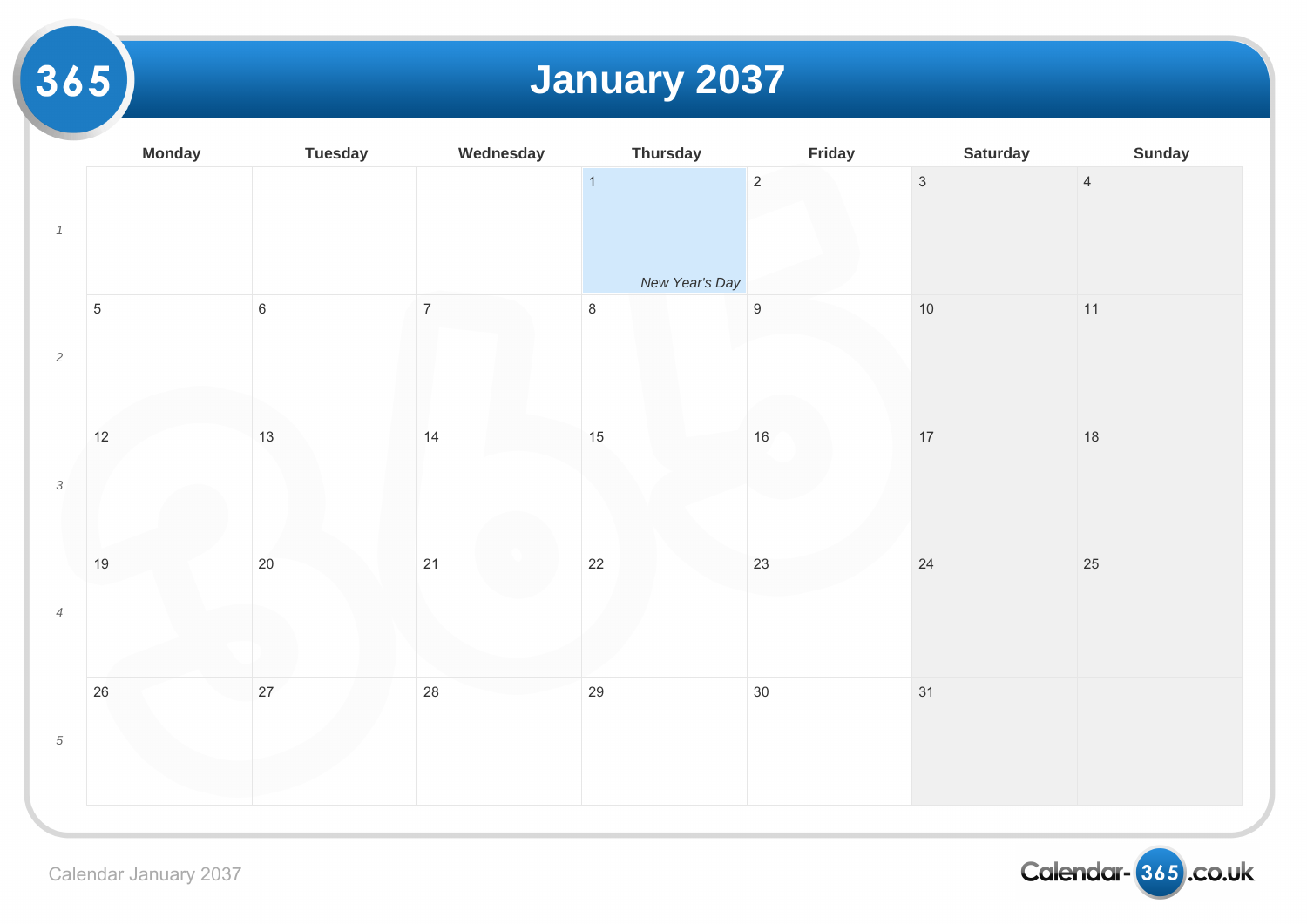### **February 2037**

|                                                           | <b>Monday</b>    | <b>Tuesday</b> | Wednesday      | <b>Thursday</b> | Friday  |                |
|-----------------------------------------------------------|------------------|----------------|----------------|-----------------|---------|----------------|
| $\sqrt{5}$                                                |                  |                |                |                 |         |                |
| $\,6\,$                                                   | $\overline{c}$   | $\mathbf{3}$   | $\overline{4}$ | $\sqrt{5}$      | $\,6\,$ | $\overline{7}$ |
| $\ensuremath{7}$                                          | $\boldsymbol{9}$ | $10$           | 11             | $12$            | 13      | 14             |
| $\boldsymbol{\mathcal{S}}$                                | $16\,$           | 17             | 18             | 19              | $20\,$  | 21             |
| $\mathcal{G}% _{M_{1},M_{2}}^{\alpha,\beta}(\varepsilon)$ | 23               | 24             | 25             | 26              | 27      | 28             |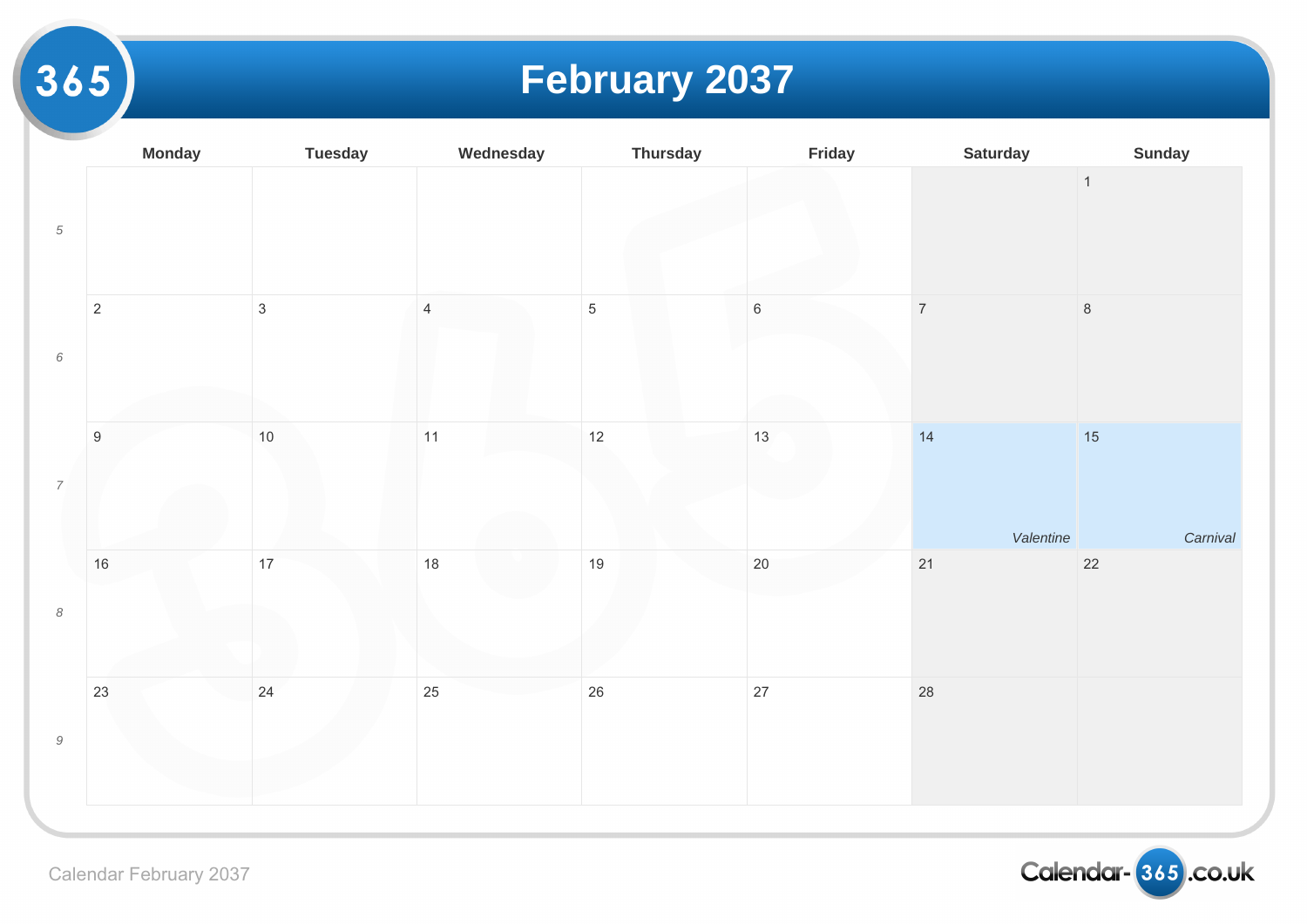#### **March 2037**

|           | <b>Monday</b>    | <b>Tuesday</b>         | Wednesday      | <b>Thursday</b> | Friday  |       |
|-----------|------------------|------------------------|----------------|-----------------|---------|-------|
| $\cal{G}$ |                  |                        |                |                 |         |       |
| $10\,$    | $\overline{c}$   | $\mathbf{3}$           | $\overline{4}$ | $\overline{5}$  | $\,6\,$ | $\,7$ |
| $11\,$    | $\boldsymbol{9}$ | $10$                   | $11$           | $12$            | 13      | $14$  |
| 12        | 16               | 17<br>St Patrick's Day | 18             | 19              | 20      | 21    |
| $13\,$    | 23               | $24\,$                 | 25             | 26              | 27      | 28    |
| $14$      | 30               | 31                     |                |                 |         |       |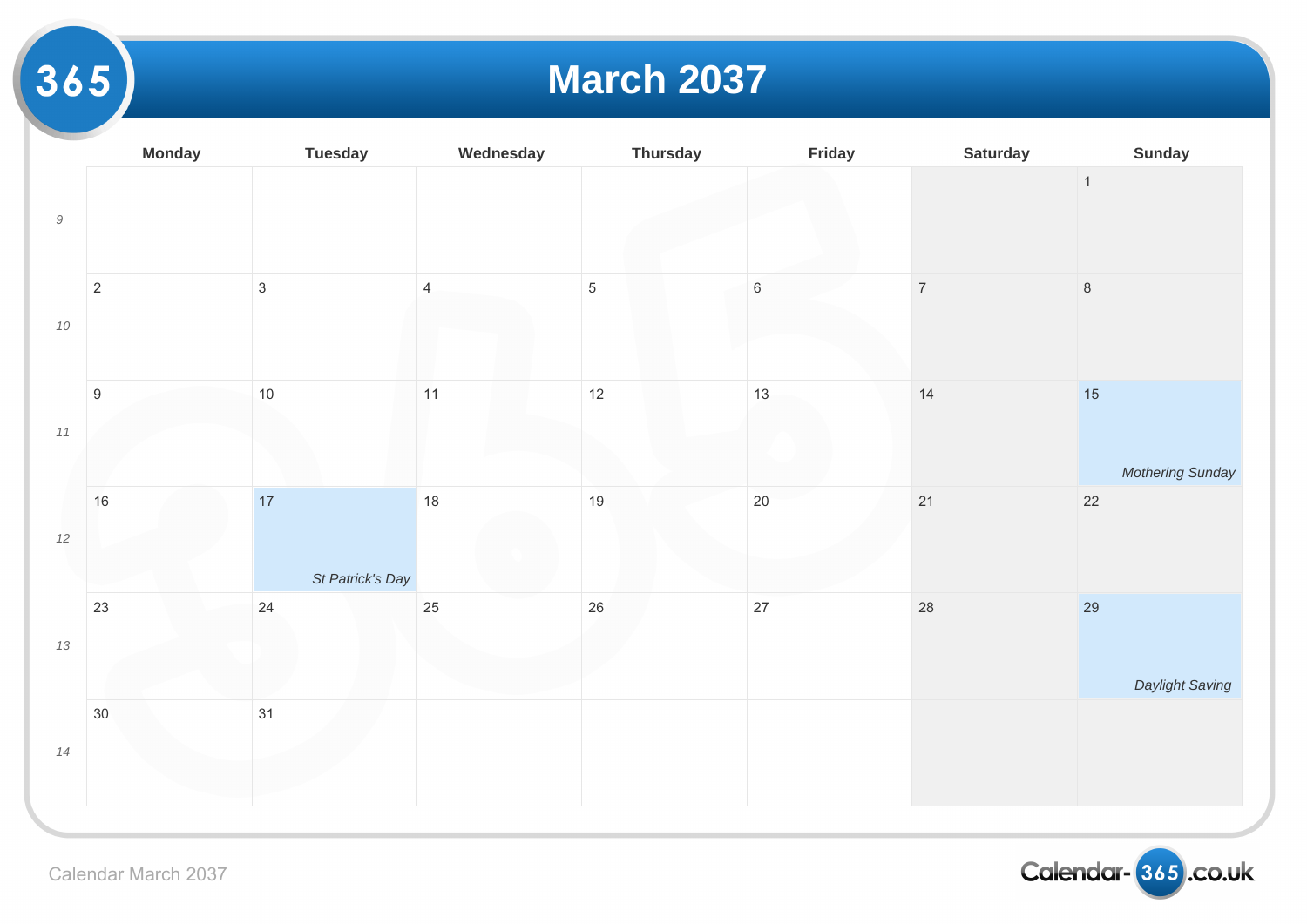# **April 2037**

|        | <b>Monday</b>       | <b>Tuesday</b> | Wednesday                          | <b>Thursday</b>  | Friday                        |                |
|--------|---------------------|----------------|------------------------------------|------------------|-------------------------------|----------------|
| 14     |                     |                | $\overline{1}$<br>April Fools' Day | $\overline{2}$   | $\overline{3}$<br>Good Friday | $\overline{4}$ |
| $15\,$ | $6\phantom{a}$      | $\overline{7}$ | $\,8\,$                            | $\boldsymbol{9}$ | $10$                          | $11$           |
|        | Easter Monday<br>13 | 14             | 15                                 | 16               | 17                            | 18             |
| $16\,$ |                     |                |                                    |                  |                               |                |
| $17\,$ | $20\,$              | 21             | 22                                 | 23               | 24                            | 25             |
| $18\,$ | $27\,$              | 28             | 29                                 | $30\,$           |                               |                |
|        |                     |                |                                    |                  |                               |                |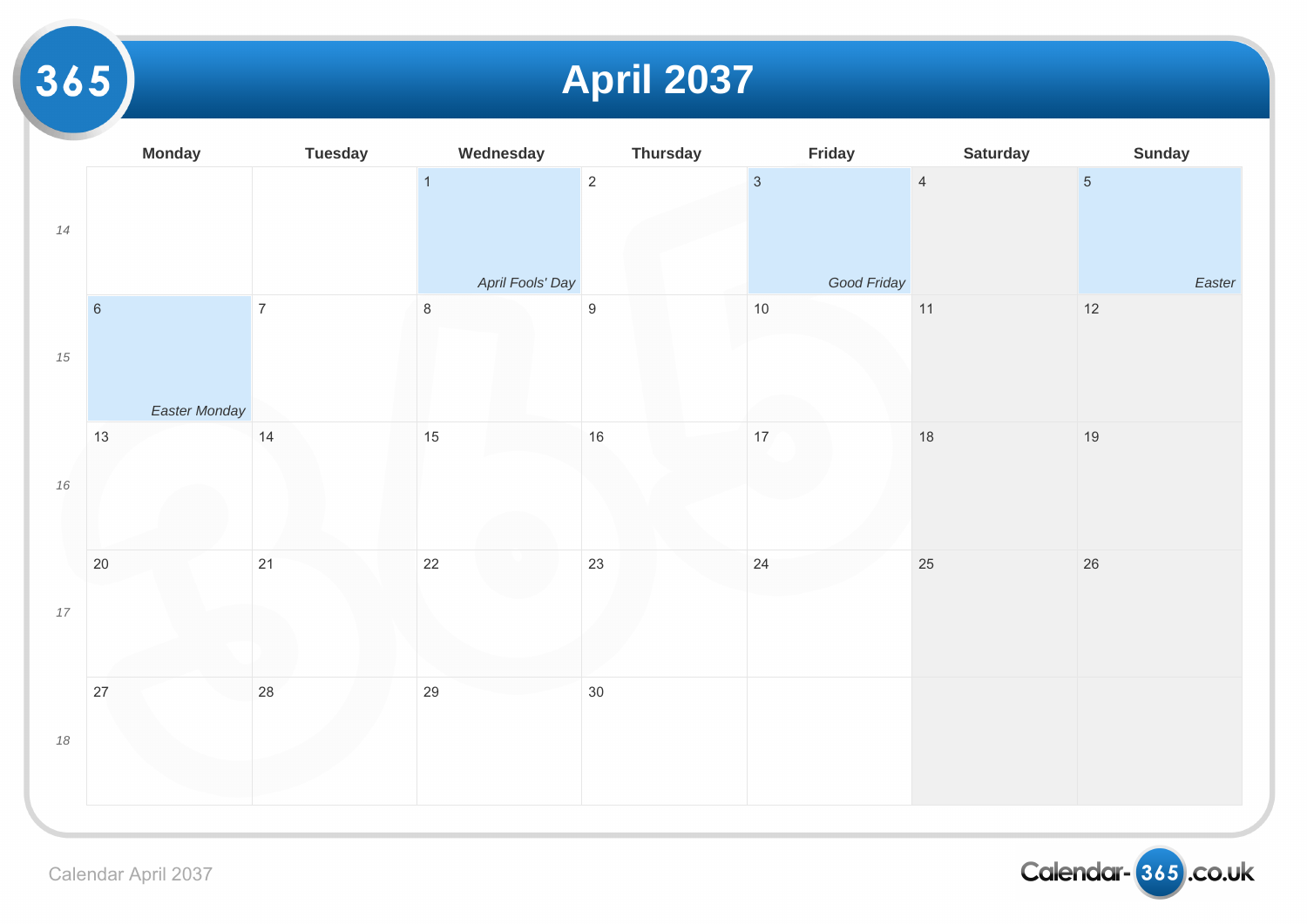### **May 2037**

|        | <b>Monday</b>                      | <b>Tuesday</b> | Wednesday | <b>Thursday</b> | Friday       |                  |
|--------|------------------------------------|----------------|-----------|-----------------|--------------|------------------|
| $18\,$ |                                    |                |           |                 | $\mathbf{1}$ | $\overline{2}$   |
| $19\,$ | $\overline{4}$                     | $\,$ 5 $\,$    | $\,6\,$   | $\overline{7}$  | $\,8\,$      | $\boldsymbol{9}$ |
|        | May Day                            |                |           |                 |              |                  |
| $20\,$ | 11                                 | $12$           | 13        | 14              | $15\,$       | $16\,$           |
|        |                                    |                |           | Ascension       |              |                  |
|        | 18                                 | 19             | $20\,$    | 21              | 22           | 23               |
| $21$   |                                    |                |           |                 |              |                  |
|        | 25                                 | $26\,$         | $27\,$    | 28              | 29           | $30\,$           |
| $22\,$ | Spring Bank Holiday<br>Whit Monday |                |           |                 |              |                  |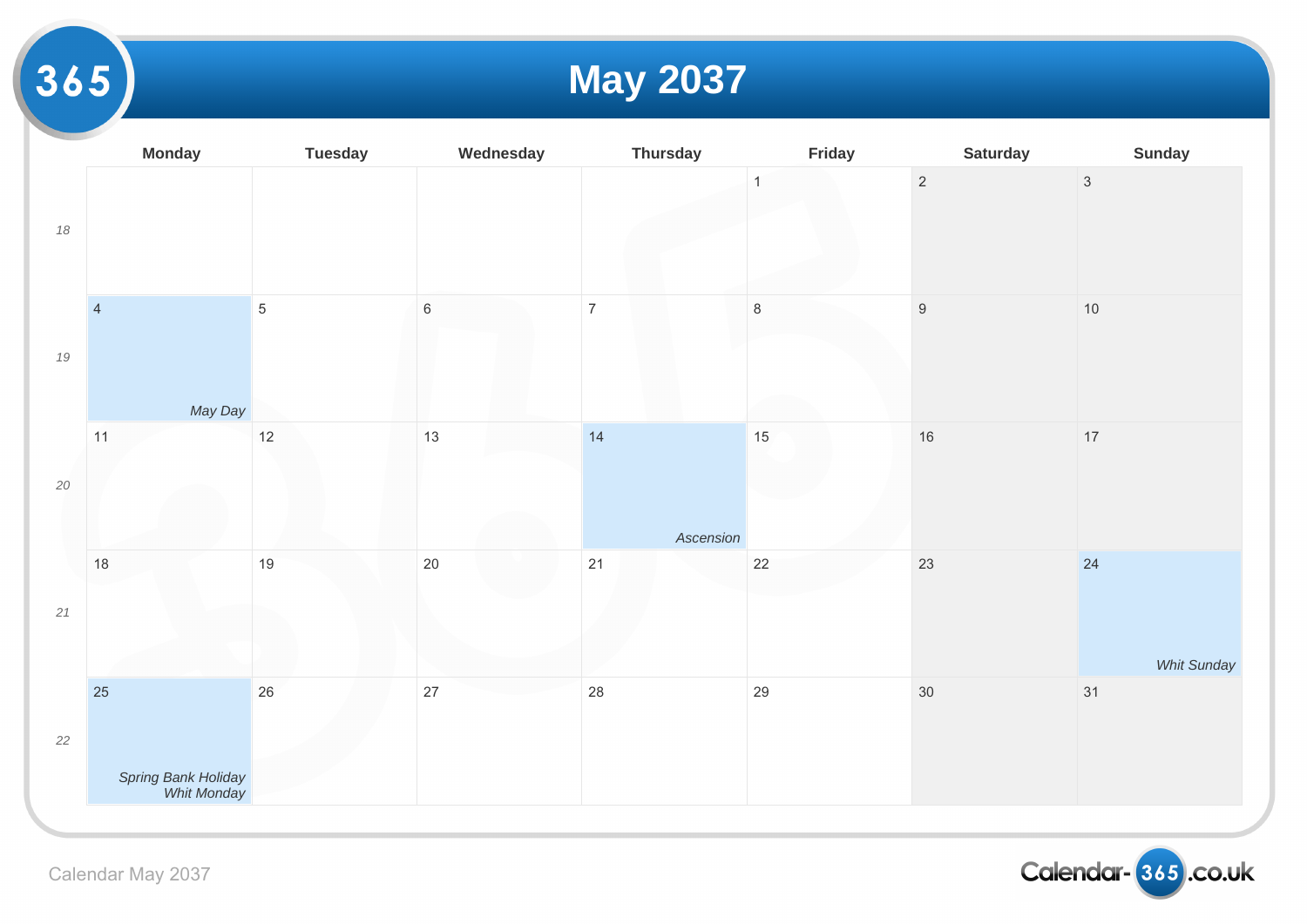### **June 2037**

|        | <b>Monday</b> | <b>Tuesday</b>   | Wednesday    | <b>Thursday</b> | Friday          |                 |
|--------|---------------|------------------|--------------|-----------------|-----------------|-----------------|
| $23\,$ | $\mathbf{1}$  | $\overline{2}$   | $\mathbf{3}$ | $\overline{4}$  | $5\phantom{.0}$ | $6\overline{6}$ |
| $24\,$ | $\,8\,$       | $\boldsymbol{9}$ | $10$         | 11              | 12              | 13              |
| $25\,$ | 15            | $16\,$           | 17           | 18              | $19$            | $20\,$          |
| $26\,$ | $22\,$        | 23               | 24           | 25              | $26\,$          | $27$            |
| $27\,$ | 29            | $30\,$           |              |                 |                 |                 |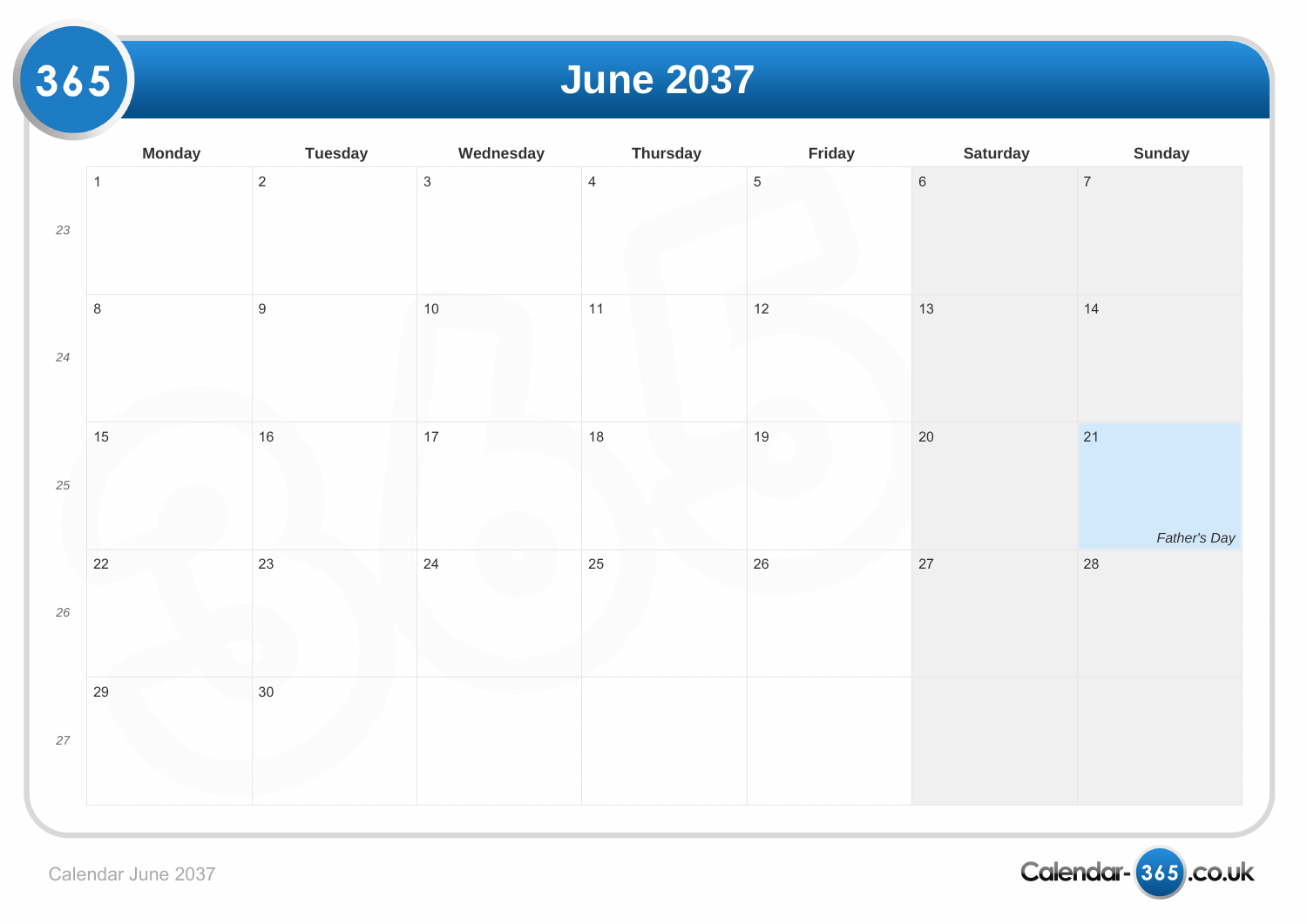# **July 2037**

|        | <b>Monday</b> | <b>Tuesday</b> | Wednesday    | <b>Thursday</b>  | Friday          |                |
|--------|---------------|----------------|--------------|------------------|-----------------|----------------|
| $27\,$ |               |                | $\mathbf{1}$ | $\overline{c}$   | $\mathbf{3}$    | $\overline{4}$ |
| $28\,$ | $\,6\,$       | $\overline{7}$ | $\bf 8$      | $\boldsymbol{9}$ | $10$            | 11             |
| $29\,$ | 13            | 14             | 15           | 16               | 17 <sub>2</sub> | $18$           |
| $30\,$ | $20\,$        | 21             | 22           | 23               | 24              | 25             |
| 31     | $27\,$        | 28             | 29           | 30               | 31              |                |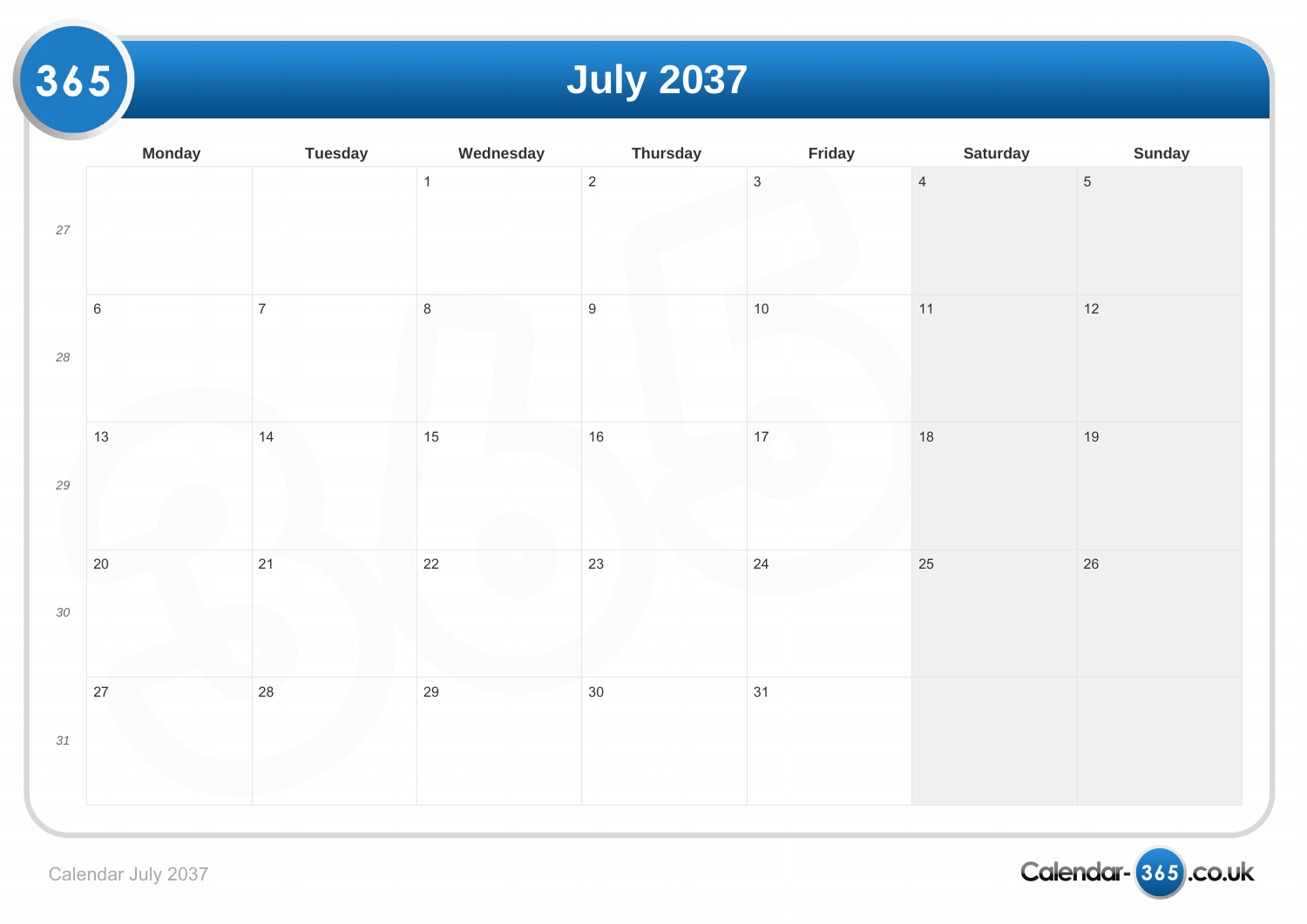# **August 2037**

|        | <b>Monday</b>             | <b>Tuesday</b> | Wednesday      | <b>Thursday</b> | Friday         |                |
|--------|---------------------------|----------------|----------------|-----------------|----------------|----------------|
| 31     |                           |                |                |                 |                | $\overline{1}$ |
| $32\,$ | $\ensuremath{\mathsf{3}}$ | $\overline{4}$ | $\overline{5}$ | $\,$ 6 $\,$     | $\overline{7}$ | $\,8\,$        |
| 33     | $10$                      | 11             | 12             | 13              | 14             | $15$           |
| 34     | 17                        | 18             | 19             | $20\,$          | 21             | $22\,$         |
| $35\,$ | 24                        | 25             | 26             | 27              | 28             | 29             |
|        | 31                        |                |                |                 |                |                |
| $36\,$ | Summer Bank Holiday       |                |                |                 |                |                |
|        |                           |                |                |                 |                |                |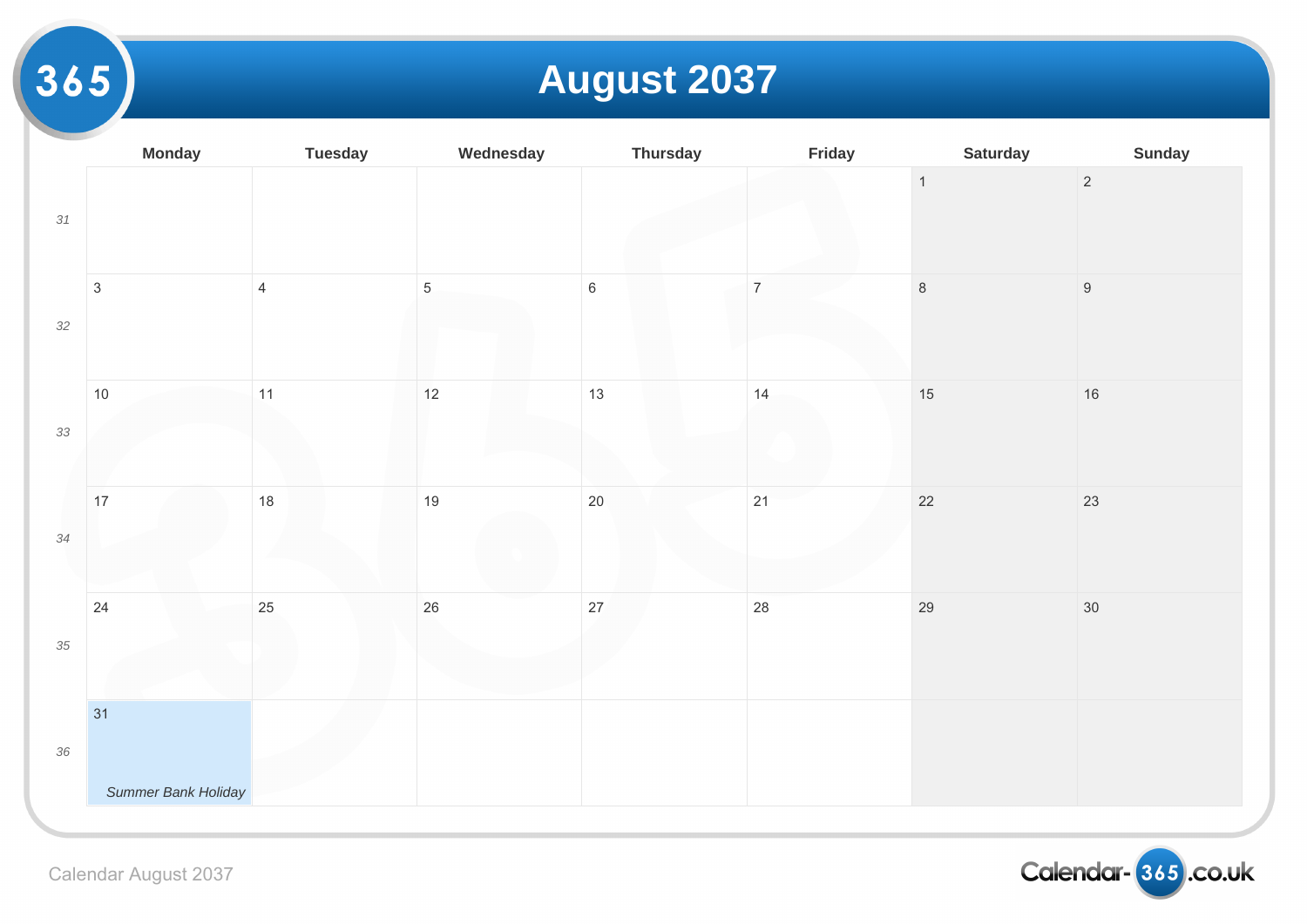# **September 2037**

|        | <b>Monday</b>  | <b>Tuesday</b> | Wednesday        | <b>Thursday</b> | Friday         |                |
|--------|----------------|----------------|------------------|-----------------|----------------|----------------|
| $36\,$ |                | $\overline{1}$ | $\overline{c}$   | $\mathbf{3}$    | $\overline{4}$ | $\overline{5}$ |
| $37\,$ | $\overline{7}$ | $\bf 8$        | $\boldsymbol{9}$ | $10$            | 11             | $12$           |
| $38\,$ | 14             | 15             | $16\,$           | 17              | $18$           | 19             |
| 39     | 21             | 22             | 23               | 24              | 25             | $26\,$         |
| $40\,$ | 28             | 29             | $30\,$           |                 |                |                |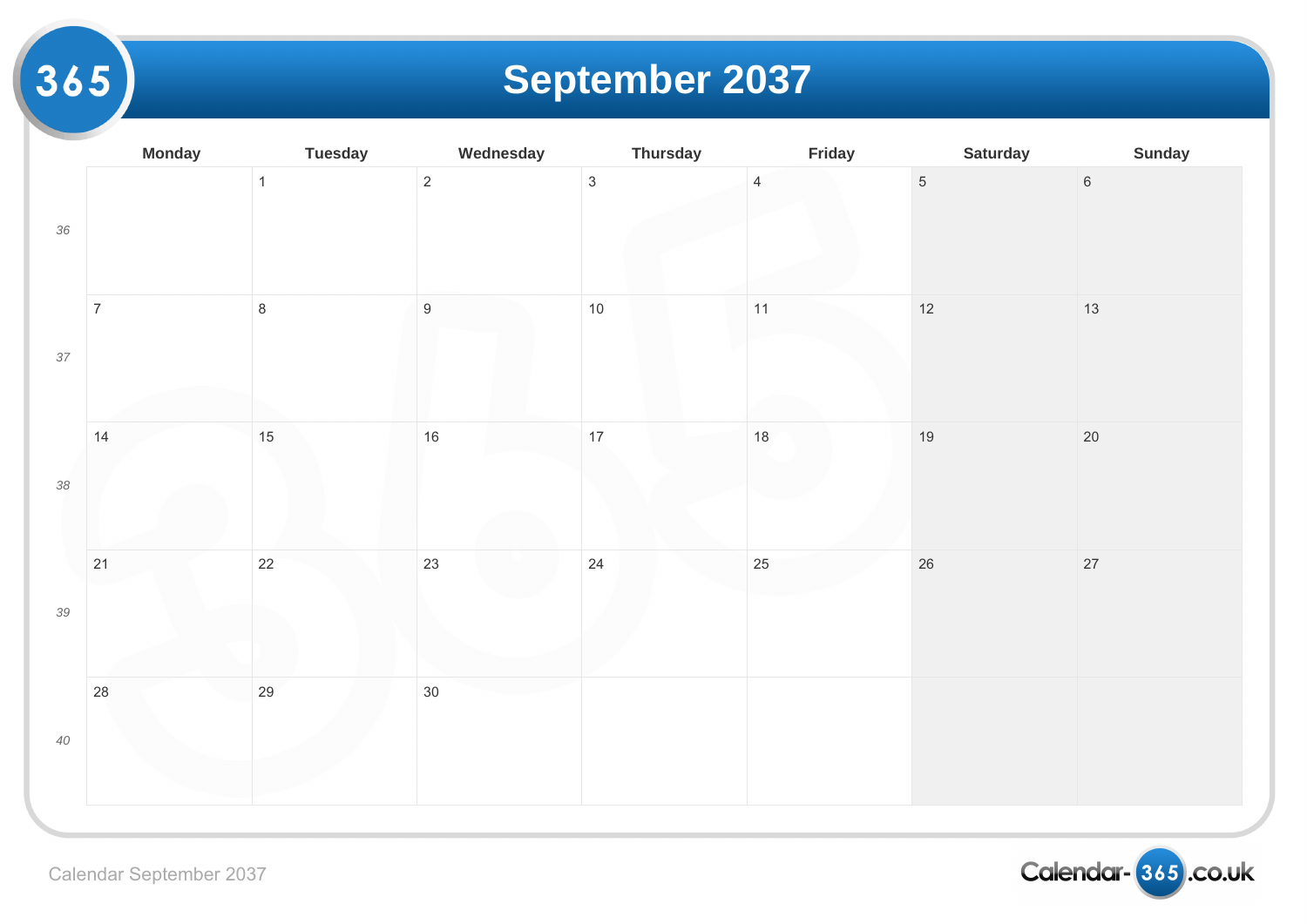#### **October 2037**

|        | <b>Monday</b>  | <b>Tuesday</b> | Wednesday      | <b>Thursday</b> | Friday           |                |
|--------|----------------|----------------|----------------|-----------------|------------------|----------------|
| $40\,$ |                |                |                | $\overline{1}$  | $\overline{2}$   | $\overline{3}$ |
| 41     | $\overline{5}$ | $\,$ 6 $\,$    | $\overline{7}$ | $\,8\,$         | $\boldsymbol{9}$ | $10$           |
| $42\,$ | $12$           | $13$           | 14             | 15              | $16\,$           | $17$           |
| $43\,$ | $19$           | $20\,$         | 21             | $22\,$          | 23               | 24             |
| 44     | $26\,$         | 27             | 28             | 29              | $30\,$           | 31             |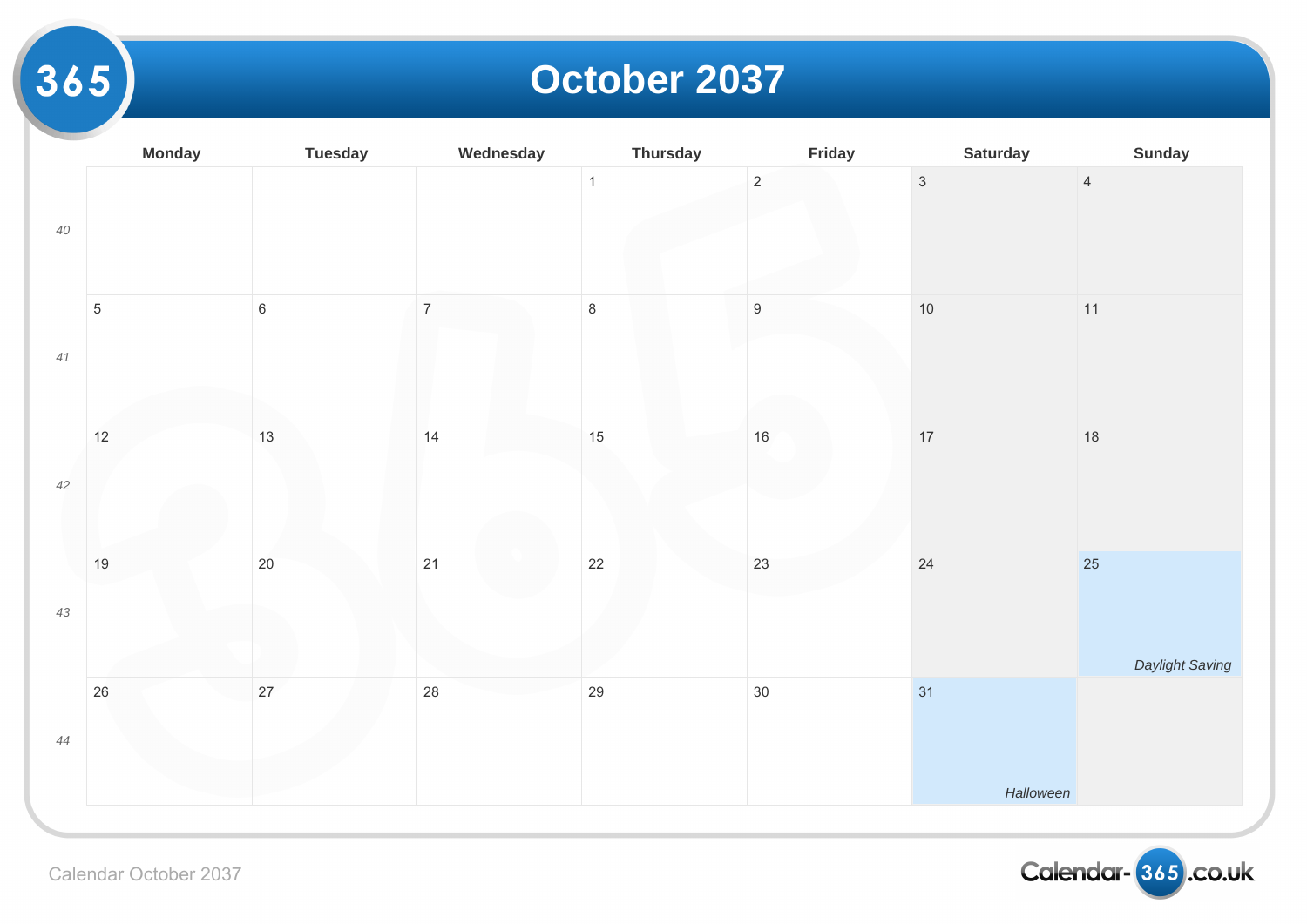#### **November 2037**

|             | <b>Monday</b>    | <b>Tuesday</b> | Wednesday      | <b>Thursday</b> | Friday  |       |
|-------------|------------------|----------------|----------------|-----------------|---------|-------|
| $44$        |                  |                |                |                 |         |       |
| $45\,$      | $\sqrt{2}$       | $\mathfrak{S}$ | $\overline{4}$ | $\overline{5}$  | $\,6\,$ | $\,7$ |
| $46\,$      | $\boldsymbol{9}$ | $10$           | 11             | $12$            | 13      | 14    |
| 47          | 16               | $17$           | $18$           | 19              | 20      | $21$  |
| $48\,$      | 23               | 24             | 25             | 26              | 27      | 28    |
| $\sqrt{49}$ | 30               |                |                |                 |         |       |
|             | St Andrew's Day  |                |                |                 |         |       |